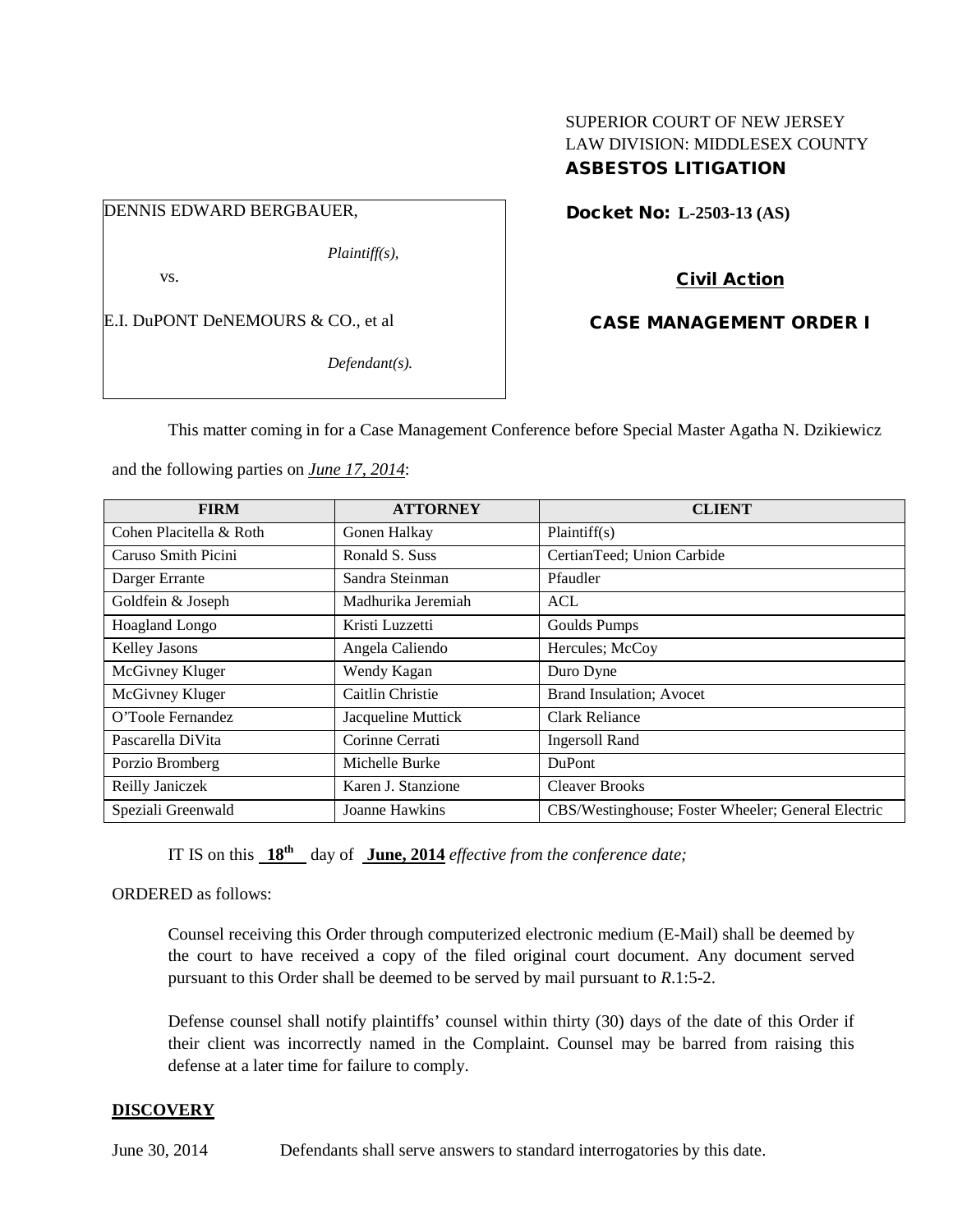| July 11, 2014      | Plaintiff shall propound supplemental interrogatories and document requests by this<br>date.                                                                                                                |  |
|--------------------|-------------------------------------------------------------------------------------------------------------------------------------------------------------------------------------------------------------|--|
| August 8, 2014     | Defendants shall serve answers to supplemental interrogatories and document<br>requests by this date.                                                                                                       |  |
| July 11, 2014      | Defendants shall propound supplemental interrogatories and document requests by<br>this date.                                                                                                               |  |
| August 8, 2014     | Plaintiff shall serve answers to supplemental interrogatories and document requests<br>by this date.                                                                                                        |  |
| September 30, 2014 | Fact discovery, including depositions, shall be completed by this date. Plaintiff's<br>counsel shall contact the Special Master within one week of this deadline if all fact<br>discovery is not completed. |  |
| September 30, 2014 | Depositions of corporate representatives shall be completed by this date.                                                                                                                                   |  |

#### **EARLY SETTLEMENT**

October 6, 2014 Settlement demands shall be served on all counsel and the Special Master by this date.

#### **SUMMARY JUDGMENT MOTION PRACTICE**

- October 10, 2014 Summary judgment motions shall be filed no later than this date.
- November 7, 2014 Last return date for summary judgment motions.

# **MEDICAL DEFENSE**

- September 30, 2014 Plaintiff shall serve medical expert reports by this date.
- September 30, 2014 Plaintiff is to arrange for the transfer of pathology specimens and x-rays, if any, by this date.
- November 28, 2014 Defendants shall identify its medical experts and serve medical expert reports, if any, by this date. **In addition, defendants shall notify plaintiff's counsel (as well as all counsel of record) of a joinder in an expert medical defense by this date.**

#### **LIABILITY EXPERT REPORTS**

October 31, 2014 Plaintiff shall identify its liability experts and serve liability expert reports or a certified expert statement by this date or waive any opportunity to rely on liability expert testimony.

December 8, 2014 Defendants shall identify its liability experts and serve liability expert reports, if any, by this date or waive any opportunity to rely on liability expert testimony.

\_\_\_\_\_\_\_\_\_\_\_\_\_\_\_\_\_\_\_\_\_\_\_\_\_\_\_\_\_\_\_\_\_\_\_\_\_\_\_\_\_\_\_\_\_\_\_\_\_\_\_\_\_\_\_\_\_\_\_\_\_\_\_\_\_\_\_\_\_\_\_\_\_\_\_\_\_\_\_\_\_\_\_\_\_\_\_\_\_\_\_\_\_\_\_\_\_\_\_\_\_\_\_\_\_\_\_\_\_\_